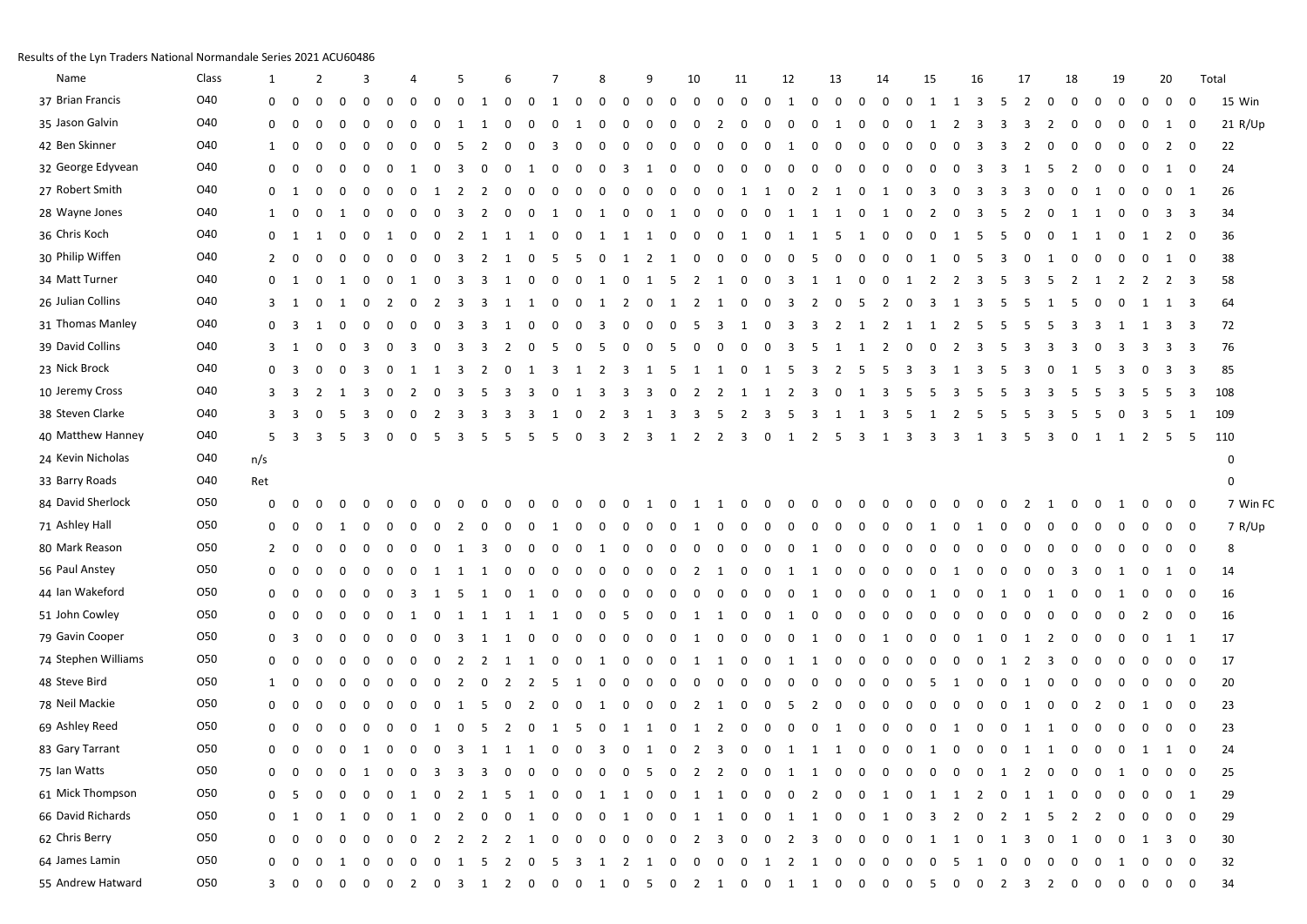| 47 Paul Doney         | <b>O50</b> | $\mathbf{0}$   | $\overline{\mathbf{3}}$ | 0              | $\Omega$       | 5                       | 0                       |                         | $\mathbf{0}$   | 2                       | 1                       | $\mathbf 0$    | 1  | 0              | 0                       | 3                       | 1                       | 3              | 0              | 1                       | $\mathbf{1}$            | $\mathbf{0}$   | $\mathbf{0}$            | 1 1                     |                         | 0                       | 0                       | 1                       | $\mathbf{0}$   | $\mathbf 0$                                         | 1                       | 2                       | $\mathbf 0$    | -5           | 3                       | 0                       |              | 0                       | 0              | $\mathbf 0$             | $\mathbf 0$             | 35          |  |
|-----------------------|------------|----------------|-------------------------|----------------|----------------|-------------------------|-------------------------|-------------------------|----------------|-------------------------|-------------------------|----------------|----|----------------|-------------------------|-------------------------|-------------------------|----------------|----------------|-------------------------|-------------------------|----------------|-------------------------|-------------------------|-------------------------|-------------------------|-------------------------|-------------------------|----------------|-----------------------------------------------------|-------------------------|-------------------------|----------------|--------------|-------------------------|-------------------------|--------------|-------------------------|----------------|-------------------------|-------------------------|-------------|--|
| 45 Philip Martin      | O50        | 3              | $\mathbf 0$             | 0              |                | - 1                     |                         |                         |                | -3                      | 3                       |                |    |                | 0                       | 3                       | 0                       | 1              | 0              | -1                      | 2                       | 0              | $\mathbf 0$             | 1                       | 2                       | 0                       | $\mathbf{0}$            | $\mathbf{0}$            | 0              |                                                     | -2                      | 1                       | <sup>1</sup>   | -1           | -1                      | 0                       | 0            | -1                      | 0              | 2                       | $\mathbf 0$             | 36          |  |
| 46 Colin Allsop       | 050        | 0              | 3                       |                |                |                         | - 0                     |                         |                | 3                       |                         |                |    | 0              | 0                       | 0                       | 0                       | -3             | 0              | 1                       | 0                       | 0              | 0                       | 1                       | 2                       | $\mathbf 0$             | $\mathbf 0$             | $\mathbf 0$             | 0              | 2                                                   | 1                       | 2                       | - 5            | -3           | 0                       | -0                      | $\Omega$     | 2                       | 1              | - 5                     | $\mathbf 0$             | 37          |  |
| 85 Jeremy Parker      | O50        | 3              | -3                      | $\Omega$       | $\Omega$       | 0                       | 0                       | 0                       | 0              | -3                      | 3                       | 0              | 0  | $\mathbf 0$    | $\overline{0}$          | - 5                     | $\overline{\mathbf{3}}$ | 0 1 1 3        |                |                         |                         | $\overline{0}$ | $\mathbf{0}$            | $\overline{\mathbf{0}}$ | 1                       | $\overline{\mathbf{0}}$ | $0\quad 0$              |                         |                | $0 \quad 2 \quad 2$                                 |                         | 1 0                     |                | 1 0          |                         | 1 1                     |              | $\overline{2}$          |                | $0\quad 1$              | $\mathbf{0}$            | 37          |  |
| 68 Tony Hewitt        | O50        | 3              | $\overline{2}$          | 0              | - 0            | - 1                     | n                       | 2                       |                | -5                      | $\Omega$                | 0              | 0  | 0              | - 0                     | 2                       | 0                       | $\mathbf{0}$   | 0              | 1                       | $_{3}$                  | $\mathbf{0}$   | $\overline{0}$          |                         | 1 1 5                   |                         | 1                       | 0                       | $\mathbf{0}$   | 1                                                   | - 0                     | 0                       | 1              | 2            | $\overline{2}$          | -0                      | 0            | -1                      | 1              | $\mathbf{1}$            | $\overline{\mathbf{0}}$ | 38          |  |
| 97 John Holland       | O50        | 3              | -3                      |                |                |                         |                         |                         |                |                         |                         |                |    |                |                         |                         | -3                      | 1              | 0              | -2                      | 2                       | 0              | $\mathbf 0$             | $\mathbf{0}$            | 1                       | <sup>1</sup>            | 1                       | 1                       | 0              | -1                                                  | 1                       | -3                      | - 5            |              | 0                       |                         |              |                         |                | $\mathbf{0}$            | 1                       | 39          |  |
| 58 Robin Sherlock     | <b>O50</b> | 0              | 0                       | 0              | - 0            | 0                       | 0                       | 0                       |                | 3                       | 2                       | 1              | 0  | 2              | 1                       | 3                       | <sup>1</sup>            | $\mathbf 0$    | 2              | 1                       | $\overline{\mathbf{2}}$ | $\mathbf{0}$   | $\mathbf 0$             | 1                       | 1                       | $\mathbf 0$             | 0                       | $\mathbf 0$             | 0              | 1                                                   | 1                       | -5                      | 1              | -5           | 0                       | 0                       | 0            | 3                       | 3              | $\mathbf{0}$            | 0                       | 41          |  |
| 73 John Roberts       | 050        | 1              | 1                       |                |                | 0                       | 0                       |                         | 0              | 3                       | 5                       | 0              | 3  | $\bf{0}$       | 0                       | 5                       | <sup>1</sup>            | 1              | $\mathbf 0$    | 1                       | 3                       | 0              | 0                       | 3                       | $\mathbf{0}$            | $\mathbf 0$             | $\mathbf 0$             | $\mathbf 0$             | $\mathbf 0$    | 2                                                   | 0                       | 0                       | -3             | 2            | $\mathbf 0$             | 0                       |              | 3                       | <sup>2</sup>   | $\mathbf{1}$            | $\mathbf 0$             | 41          |  |
| 70 Philip Ducker      | O50        | 0              | 3                       | 0              | 0              | 1                       | -1                      | 1                       | $\mathbf 0$    | - 5                     | 1                       | $\mathbf{1}$   | 3  | $\mathbf 0$    | $\mathbf 0$             | 5                       | $\overline{2}$          | $\overline{1}$ | 2              | $\overline{\mathbf{2}}$ | 2                       | $\mathbf 0$    | $\mathbf 0$             | 3                       | $\overline{2}$          | $\overline{1}$          | $\overline{2}$          | $\mathbf{0}$            | $\mathbf{0}$   | 1                                                   | 1                       | 2                       | $\overline{2}$ | 3            | 1                       | -1                      | 1            | -1                      | 1              | $\overline{\mathbf{0}}$ | $\mathbf 0$             | 52          |  |
| 49 Stephen Mannerings | O50        | $\mathbf{2}$   | $\mathbf{1}$            |                | 1              | 0                       | -1                      | 0                       | -3             | -3                      | 3                       | -3             | -3 | -1             | -3                      | 1                       | 1                       | -3             | 2              | 3                       | 2                       | $\mathbf 0$    | 0                       | 1 1                     |                         | - 5                     | 1                       | 1                       | 0              | 0                                                   | 3                       | 1                       | 0              | 3            | 1                       | -0                      | 0            | 0                       | 0              | $\overline{2}$          | $\mathbf 0$             | 56          |  |
| 72 Bretton King       | O50        | 3              | - 3                     |                |                | 0                       |                         |                         | 0              | -3                      | 1                       | 2              | -2 | -1             | 0                       | 2                       | -1                      | 1              | 0              | -2                      | 2                       | 0              | 0                       | 1                       | 1                       | - 5                     | 5                       | 0                       | 0              | -3                                                  | 1                       |                         |                | -2           | 3                       |                         |              | 2                       | -3             | 2                       | 1                       | 57          |  |
| 59 David Fowler       | <b>O50</b> | 3              | $\overline{2}$          | 0              | 0              | 3                       | 0                       | 3                       | 3              | 3                       | 3                       | -3             | 3  | 0              | 0                       | 3                       | 3                       | -3             | 2              | 2                       | 3                       | $\mathbf{0}$   | $\mathbf 0$             | 1 1                     |                         | $\mathbf 0$             | 0                       | 1                       | -5             | -3                                                  | 3                       | 2                       | -1             | 3            | 1                       | 0                       | 1            | -1                      | 1              | - 5                     | 1                       | 72          |  |
| 77 James Ridley       | O50        | $\overline{2}$ | $\overline{2}$          | 0              | 3              | 2                       | 0                       | 2                       |                | -3                      | 3                       | -3             | 3  |                | 0                       | 3                       | 3                       | 3              | 2              | -1                      | 3                       | 0              | 0                       | 1                       | 2                       | $\mathbf 0$             | 0                       | -1                      | -1             | -3                                                  | 3                       | 3                       | -2             |              | 3                       | 0                       | 0            | 3                       | <sup>2</sup>   | 5                       | $\mathbf{0}$            | 72          |  |
| 81 Stephen Forrest    | O50        | $\mathbf{0}$   | $\overline{2}$          | 0              | 0              | 1                       | 2                       | 3                       | 3              | 3                       | -5                      | <sup>2</sup>   | -3 |                | 0                       | 2                       | $\mathbf{0}$            | $\mathbf{0}$   | 1              | $\overline{\mathbf{3}}$ | -3                      | $\mathbf{0}$   | - 5                     | 2                       | $\overline{\mathbf{3}}$ | - 5                     | 1                       | $\mathbf 0$             | 3              | -3                                                  | 3                       | 3                       | 0              | 3            | -5                      | 0                       | 0            | 2                       | 2              | $_{3}$                  | 0                       | 77          |  |
| 65 Michael Hinton     | O50        | 3              | 1                       | -1             | 2              | 0                       | 2                       | -3                      | -0             | -3                      | 3                       | -3             | -3 |                | 0                       | -3                      | 1                       | 2              | 0              | $\overline{2}$          | 3                       | $\mathbf{0}$   | 0                       | -5                      | - 5                     | -1                      | -5                      | -3                      | -3             | -5                                                  | -3                      | 3                       | 0              | -5           | 3                       | -5                      | -5           | -1                      | -3             | - 5                     | - 5                     | 101         |  |
| 50 Mark Davis         | O50        | 3              | - 3                     | 1              | 0              | - 3                     | <sup>2</sup>            | -3                      | -3             | -3                      | 3                       | -3             | -3 |                |                         | -3                      | - 5                     | -3             | 3              | -3                      | 3                       | 0              | 1                       | 3                       | -3                      | -5                      | 5                       |                         | -3             | 3                                                   | -3                      | -3                      | -3             |              | -5                      |                         |              | -5                      | <sup>2</sup>   | - 3                     | - 5                     | 110         |  |
| 54 Peter Hinton       | O50        | 5              | $\overline{\mathbf{3}}$ | 3              | 0              | $\overline{\mathbf{3}}$ | $\overline{\mathbf{c}}$ | $_{3}$                  | 3              | 3                       | 3                       | 5              | -3 | $\mathbf{0}$   | $\mathbf 0$             | 3                       | 5                       | 5              | $\overline{2}$ | -3                      | 3                       | 0              | $\overline{0}$          | 3                       | - 5                     | -5                      | 5                       | - 5                     | 3              | - 5                                                 | 3                       | 3                       | $\overline{2}$ | 3            | - 5                     | 1                       | $\mathbf{1}$ | $\overline{\mathbf{3}}$ | 3 3            |                         | $\overline{\mathbf{3}}$ | 118         |  |
| 52 Julian Page        | 050        | Ret            |                         |                |                |                         |                         |                         |                |                         |                         |                |    |                |                         |                         |                         |                |                |                         |                         |                |                         |                         |                         |                         |                         |                         |                |                                                     |                         |                         |                |              |                         |                         |              |                         |                |                         |                         | 0           |  |
| 60 Darren Phypers     | 050        | Ret            |                         |                |                |                         |                         |                         |                |                         |                         |                |    |                |                         |                         |                         |                |                |                         |                         |                |                         |                         |                         |                         |                         |                         |                |                                                     |                         |                         |                |              |                         |                         |              |                         |                |                         |                         | 0           |  |
| 63 Scott Brookes      | 050        | n/s            |                         |                |                |                         |                         |                         |                |                         |                         |                |    |                |                         |                         |                         |                |                |                         |                         |                |                         |                         |                         |                         |                         |                         |                |                                                     |                         |                         |                |              |                         |                         |              |                         |                |                         |                         | 0           |  |
| 67 Scott Dommett      | <b>O50</b> | Ret            |                         |                |                |                         |                         |                         |                |                         |                         |                |    |                |                         |                         |                         |                |                |                         |                         |                |                         |                         |                         |                         |                         |                         |                |                                                     |                         |                         |                |              |                         |                         |              |                         |                |                         |                         | 0           |  |
| 76 Mike Champion      | <b>O50</b> | Ret            |                         |                |                |                         |                         |                         |                |                         |                         |                |    |                |                         |                         |                         |                |                |                         |                         |                |                         |                         |                         |                         |                         |                         |                |                                                     |                         |                         |                |              |                         |                         |              |                         |                |                         |                         | 0           |  |
| 82 Paul Millhouse     | O50        | Ret            |                         |                |                |                         |                         |                         |                |                         |                         |                |    |                |                         |                         |                         |                |                |                         |                         |                |                         |                         |                         |                         |                         |                         |                |                                                     |                         |                         |                |              |                         |                         |              |                         |                |                         |                         | 0           |  |
| 91 Roger Johns        | O60        | 0              | $\mathbf 0$             |                |                | 0                       |                         |                         | 0              | $\mathbf 0$             | 1                       | $\mathbf{0}$   | 0  | $\mathbf 0$    | 0                       | 3                       | 0                       | $\mathbf 0$    | $\mathbf 0$    | 1                       | 2                       | 0              | 0                       | 0                       | $\bf{0}$                | 0                       | 0                       | 0                       |                |                                                     | $\Omega$                | 0                       |                |              |                         | 0                       | 0            |                         | 0              | $\overline{0}$          | $\mathbf{0}$            | 13 Win      |  |
| 98 David Lamin        | O60        | $\mathbf{0}$   | 1                       | 0              | - 0            | n                       | n                       |                         |                | 3                       |                         |                | 1  | 0              | 0                       | 0                       | 3                       | $\mathbf 0$    | 0              | 2                       | 2                       | 0              | 0                       | 1                       | 2                       | 0                       | 0                       | 0                       | $\Omega$       | 2                                                   | -1                      | 0                       | 0              |              | $\Omega$                | -2                      | $\Omega$     | 0                       | 0              | $\mathbf 0$             | $\mathbf 0$             | 23 R/up     |  |
| 100 Michael Flanagan  | O60        | $\mathbf{0}$   | 0                       |                |                |                         |                         |                         |                |                         | 3                       | 2              | -3 |                | 0                       | -3                      |                         | -3             | 0              | -1                      | -1                      | 0              | 0                       | $\bf{0}$                | -1                      | -1                      | 0                       | 0                       |                |                                                     | - 0                     |                         |                |              |                         | 0                       |              | -1                      |                | $\bf{0}$                | 0                       | 29          |  |
| 87 Anthony Cowley     | O60        | 5              | 1                       | 0              | 0              | 0                       | 0                       | 0                       | 0              | 1                       | 3                       | <sup>1</sup>   | 1  | -1             | $\mathbf 0$             | 3                       | $\mathbf{0}$            | $\mathbf{1}$   | 0              | 1 1                     |                         | $\mathbf{0}$   | $\mathbf 0$             | - 5                     | $\overline{2}$          | $\mathbf 0$             | 1                       | $\bf{0}$                | $\bf{0}$       | $\bf{0}$                                            | $\mathbf 0$             | $\mathbf{0}$            | $\mathbf{0}$   | $\mathbf{0}$ | <sup>1</sup>            | 0                       | $\mathbf 0$  | -1                      | 0              | 3                       | $\mathbf 0$             | 32          |  |
| 96 John Anstey        | O60        | 0              | $\Omega$                |                |                | n                       |                         |                         | $\Omega$       | 3                       | 3                       | 1              | 2  | $\mathbf{0}$   | 1                       | 1                       | -3                      | 1              | 0              | 1                       | 3                       | $\mathbf{0}$   | $\mathbf 0$             | $\mathbf 0$             | 2                       | 1                       | $\mathbf 0$             | 1                       | 0              | 1                                                   | 1                       | $\mathbf{0}$            | 0              | 3            | 3                       | 0                       | 1            | 0                       | -3             | 3                       | 3                       | 41          |  |
| 103 Mick Marshell     | O60        | 3              | 3                       | 0              | - 0            | -1                      | 0                       | 0                       | 0              | 3                       | 2                       | $\overline{2}$ | 3  | $\bf{0}$       | $\mathbf 0$             | 5                       | $\overline{2}$          | 1              | $\mathbf 0$    | $\overline{2}$          | 2                       | $\mathbf{0}$   | $\mathbf{0}$            | 1 1                     |                         | 2                       | 0                       | $\overline{0}$          | $\mathbf 0$    | 1                                                   | 1                       | $\bf{0}$                | 1              | 3            | $\overline{2}$          | 0                       | 0            | -1                      | 0              | 1                       | 0                       | 43          |  |
| 86 David Price        | O60        | 1              | - 0                     |                |                | -1                      |                         |                         |                | 2                       | -1                      | $\overline{z}$ | 2  | n              | $\Omega$                | - 1                     | 0                       | 0              | 2              | 2                       | -3                      | $\mathbf{0}$   | 0                       | 1                       | 2                       | 1                       | -5                      | $\mathbf 0$             | $\Omega$       | 3                                                   | -2                      | 0                       | 0              | 3            | 1                       | -1                      | 1            | -1                      | 0              | 3                       | 0                       | 46          |  |
| 88 David Smith        | O60        |                | $3 \quad 1$             | $\overline{0}$ | $\mathbf 0$    | $\overline{0}$          |                         | $0\quad 2$              | $\overline{0}$ | $\overline{\mathbf{3}}$ | $\overline{\mathbf{3}}$ | 2 3            |    | $\overline{0}$ |                         | $0 \quad 2 \quad 3$     |                         | 0 0 2 1        |                |                         |                         |                | 0 0 1 1 0               |                         |                         |                         | $0\quad 0$              |                         |                | 0 3 1 2 2 0 3 0 0 1 1 1 5                           |                         |                         |                |              |                         |                         |              |                         |                |                         |                         | 46          |  |
| 53 Marcus Faulkner    | O60        |                | $0\quad 0$              | $\mathbf{0}$   | $\mathbf{0}$   | $\overline{0}$          |                         | $0\quad 0$              | 1 3            |                         |                         | 3 5 3 5        |    |                | $3 \quad 0$             |                         |                         |                |                |                         |                         |                | 0 0 0 1 1 0 0 0 1 0 0 0 |                         |                         |                         |                         |                         |                | 0 0 1 2 1 1 5 1 5 1                                 |                         |                         |                |              |                         |                         |              |                         | 5 1 5          |                         |                         | 54          |  |
| 95 Clive Charlton     | O60        | 0              | -1                      |                |                |                         |                         |                         |                |                         |                         |                | 1  | 3              | $\Omega$                | -5                      | - 5                     | $\mathbf{1}$   | 1              | -3                      | 3                       | $\mathbf{0}$   | $\overline{0}$          | 1                       | 2                       | 2                       | $\mathbf 0$             | $\Omega$                |                |                                                     |                         | 0                       | 1              | 3            | 1 0                     |                         | 2            | $\mathbf{1}$            | $\overline{1}$ | 5                       | - 3                     | -54         |  |
| 94 Graham Mackie      | O60        | 3              | $\overline{0}$          | 0              | $\Omega$       | $\mathbf 0$             | $\mathbf 0$             | $\overline{\mathbf{0}}$ | 2              | $\overline{\mathbf{3}}$ | 3                       | - 3            | -3 | $\mathbf 0$    | 1 5                     |                         |                         |                |                |                         |                         |                |                         |                         |                         |                         |                         |                         |                | 1 3 0 1 3 0 0 5 2 1 1 0 0 3 3 1 1 5 3 2 2 0 0 1 1   |                         |                         |                |              |                         |                         |              |                         |                |                         |                         | 62          |  |
| 90 Ray Pekala         | O60        | $\mathbf 0$    | 1                       | 1              | $\overline{2}$ | 1                       | 1                       | - 0                     | 2              | - 5                     | - 5                     | - 3            | 3  | $\mathbf{0}$   | $\overline{0}$          | $\overline{\mathbf{3}}$ |                         | 2 3 1 3 3      |                |                         |                         |                | 0 0 3 1 5               |                         |                         |                         | 5                       | $\mathbf{1}$            | 0 <sub>3</sub> |                                                     | $\overline{\mathbf{3}}$ | $\overline{\mathbf{3}}$ | 3              | 3            | $\overline{\mathbf{3}}$ | $\mathbf{0}$            |              |                         | 3 3 1 5 3      |                         |                         | 87          |  |
| 93 Kevin Anstey       | O60        | $\mathbf{0}$   | - 0                     | 0              |                | - 0                     | $\mathbf{0}$            | - 0                     | $\overline{0}$ | 5                       | $\overline{\mathbf{0}}$ | 2 3 5          |    |                | $\overline{\mathbf{0}}$ | $-5$                    | $5^{\circ}$             | 2 5            |                | 5 3                     |                         | $\overline{0}$ | 0 3 2 5                 |                         |                         |                         | $\overline{\mathbf{3}}$ | $\overline{\mathbf{3}}$ | - 5            | $\overline{\mathbf{3}}$<br>$\overline{\mathbf{3}}$  |                         | $\overline{2}$          | 0              | 3            | 5                       | $\overline{\mathbf{2}}$ |              |                         | 2 2 1 5 3      |                         |                         | 92          |  |
| 89 Andrew Moore       | O60        |                | $3 \quad 3$             |                |                | 0 0 1 3 3 2 5 3 2 3 5   |                         |                         |                |                         |                         |                |    |                |                         |                         |                         |                |                |                         |                         |                |                         |                         |                         |                         |                         |                         |                | 3 3 5 5 2 2 3 2 1 5 5 5 3 0 3 3 3 1 2 5 1 0 1 2 3 5 |                         |                         |                |              |                         |                         |              |                         |                |                         | 3                       | 109         |  |
| 92 Tim Blackmore      | <b>O60</b> | Ret            |                         |                |                |                         |                         |                         |                |                         |                         |                |    |                |                         |                         |                         |                |                |                         |                         |                |                         |                         |                         |                         |                         |                         |                |                                                     |                         |                         |                |              |                         |                         |              |                         |                |                         |                         | $\mathbf 0$ |  |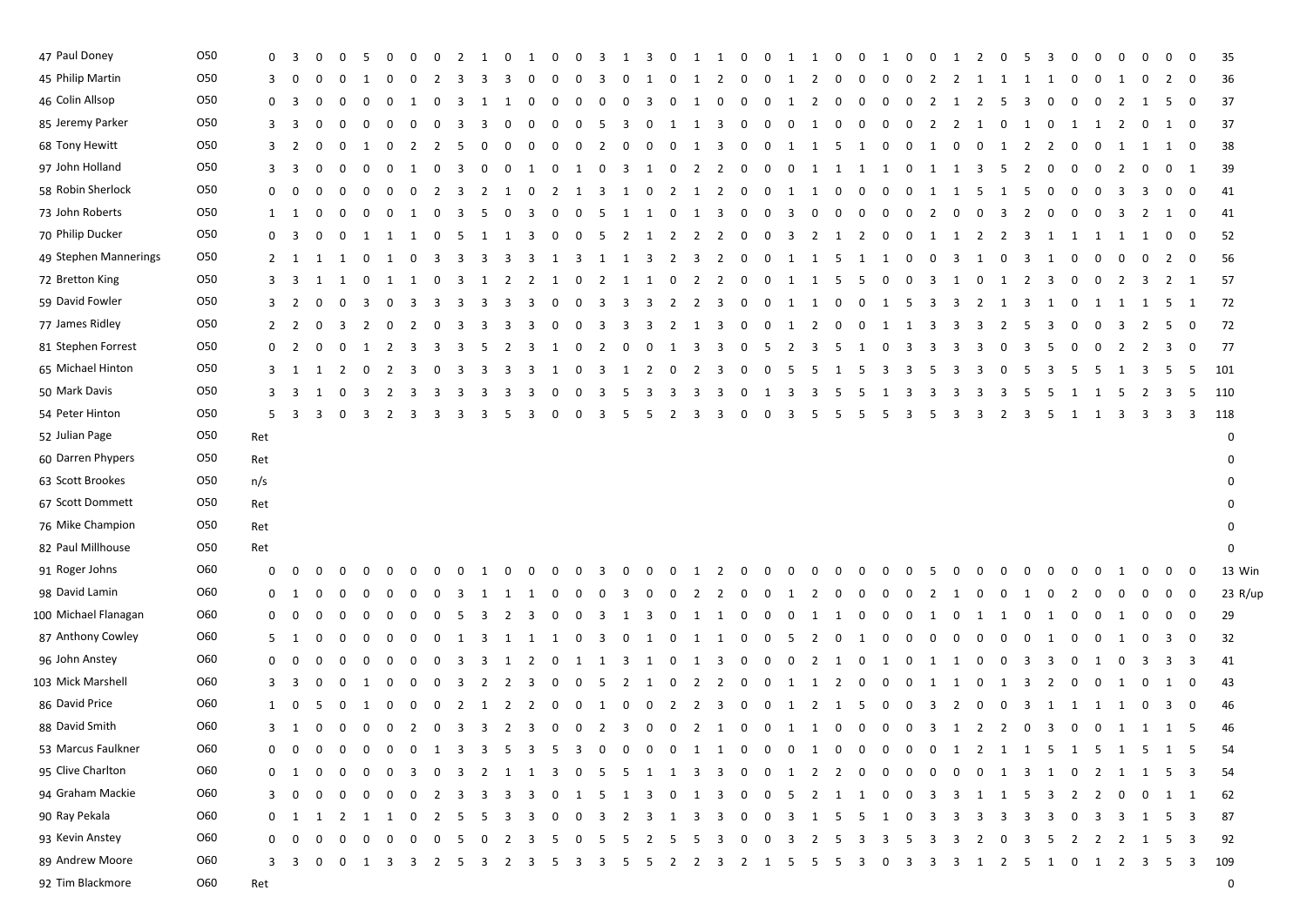| 99 Ian Blackmore                                                 | O60         | Ret          |                         |                |                |                |                         |                         |              |                         |                         |                |          |                |              |                |                         |                |                         |                         |                         |                         |              |                         |                         |                         |                         |                |          |                |                |    |                         |                |                |             |             |                         |                         |                         |                         | $\mathbf 0$ |
|------------------------------------------------------------------|-------------|--------------|-------------------------|----------------|----------------|----------------|-------------------------|-------------------------|--------------|-------------------------|-------------------------|----------------|----------|----------------|--------------|----------------|-------------------------|----------------|-------------------------|-------------------------|-------------------------|-------------------------|--------------|-------------------------|-------------------------|-------------------------|-------------------------|----------------|----------|----------------|----------------|----|-------------------------|----------------|----------------|-------------|-------------|-------------------------|-------------------------|-------------------------|-------------------------|-------------|
| 102 Gary Baker                                                   | O60         | Ret          |                         |                |                |                |                         |                         |              |                         |                         |                |          |                |              |                |                         |                |                         |                         |                         |                         |              |                         |                         |                         |                         |                |          |                |                |    |                         |                |                |             |             |                         |                         |                         |                         | $\Omega$    |
| 104 Andrew Chandler                                              | 060         | n/s          |                         |                |                |                |                         |                         |              |                         |                         |                |          |                |              |                |                         |                |                         |                         |                         |                         |              |                         |                         |                         |                         |                |          |                |                |    |                         |                |                |             |             |                         |                         |                         |                         | $\mathbf 0$ |
| 106 Geoffrey Herbert                                             | T/S         | 3            | $\overline{\mathbf{3}}$ | -1             | $\Omega$       | $\Omega$       | $\Omega$                | $\Omega$                | $\Omega$     | -3                      | ्र                      | -3             | -1       | $\Omega$       | $\Omega$     | 2              | 1                       | $\Omega$       | 1                       | 1                       | $\mathbf{1}$            | $\overline{\mathbf{0}}$ | $\Omega$     | $\overline{2}$          | 3                       | $\overline{\mathbf{3}}$ | -1                      | $\Omega$       | $\Omega$ | -1             | $\Omega$       |    | -1                      | n              | -2             |             |             |                         |                         | 1                       | $\overline{2}$          | 44 Win      |
| 107 Neil Clarke                                                  | T/S         | 3            | - 5                     | З              | $\mathcal{L}$  | 3              | $\overline{2}$          | 1                       |              | -5                      | -5                      | 3              | 2        | 0              | 3            | 5              | -5                      | 5              | 3                       | $\overline{2}$          | 2                       | -5                      | 1            | - 5                     | 5                       | - 5                     | 5                       | 0              | 1        | 3              | -3             | 2  | 1                       | $\overline{2}$ | $\overline{3}$ | -5          | 5           | -3                      | $\overline{2}$          | - 5                     | - 5                     | 125         |
| 105 Peter Rigler                                                 | A/C M       | Ret          |                         |                |                |                |                         |                         |              |                         |                         |                |          |                |              |                |                         |                |                         |                         |                         |                         |              |                         |                         |                         |                         |                |          |                |                |    |                         |                |                |             |             |                         |                         |                         |                         | $\pmb{0}$   |
| 7 Billy Green                                                    | Exp         | 0            | $\mathbf 0$             | $\Omega$       | 0              | $\mathbf 0$    | 0                       | $\Omega$                |              |                         |                         |                | $\Omega$ | 0              | 0            | $\Omega$       | $\Omega$                | $\mathbf 0$    | 0                       | 0                       | 0                       | 0                       | 0            | 0                       | $\Omega$                | $\Omega$                | റ                       | $\Omega$       | 0        | 0              | 0              | -3 | 1                       | $\Omega$       | 0              | 0           | $\mathbf 0$ | $\mathbf{0}$            | 0                       | $\mathbf 0$             | $\overline{0}$          | 4 Win       |
| 5 Tyler Rendall                                                  | Exp         | 0            | $\mathbf 0$             | 0              | $\Omega$       | -2             |                         | -3                      |              | 3                       |                         |                |          |                | 0            |                |                         |                |                         |                         |                         | -1                      |              |                         |                         |                         |                         |                | 0        |                |                |    | 5                       |                |                |             |             |                         | 0                       | 1                       | $\overline{0}$          | 30 R/u      |
| 1 Matthew McDonald                                               | Exp         |              | $0\quad 1$              | 0              | $\mathbf 0$    | 1              | $\mathbf 0$             | 1                       | 1            | $\overline{2}$          | $\overline{2}$          | $\Omega$       | 0        | 0              | $\mathbf 0$  | 0              | $\mathbf 0$             | 2              | 0                       | $\mathbf 0$             | $\overline{0}$          | 1                       | $\mathbf 0$  | $\mathbf 0$             | 0                       | $\overline{0}$          | -1                      | 1              | 1        | 0              | -5             | -3 | -5                      | 3              | $\Omega$       | 0           | 0           | 0                       | 0                       | $\overline{2}$          | $\overline{2}$          | 34          |
| 2 Toby Churchill                                                 | Exp         | $\mathbf 0$  | - 1                     | $\Omega$       | $\Omega$       | 2              | $\Omega$                |                         |              | 3                       | 0                       | 1              | 5        | 1              | 0            | 1              |                         | $\Omega$       | 0                       | 0                       | $\Omega$                | 0                       | -1           | 2                       |                         | 0                       |                         | -2             |          |                |                | 3  | -5                      |                | $\Omega$       |             | 0           | 0                       | 1                       | 1                       | 1                       | 36          |
| 4 Stephen Martin                                                 | Exp         | 0            | $\mathbf{0}$            | $\Omega$       | $\mathbf 0$    | 2              | 0                       | -1                      | -1           | 3                       | 3                       | 2              | $\Omega$ | 0              | 0            | 3              | 1                       | $\Omega$       | 0                       | 0                       | 0                       | $\mathbf 0$             | 0            | 0                       | $\Omega$                | 0                       | - 0                     | 3              | 0        | -1             | -2             | 3  | 3                       | -3             | 2              | 2           | 0           | -1                      | 0                       | $\mathbf{0}$            | $\overline{0}$          | 36          |
| 8 Anthony Milliar                                                | Exp         | $\mathbf{1}$ | $\overline{0}$          | $\Omega$       | $\mathbf 0$    | 2              | $\mathbf 0$             | 0                       | 0            | $\overline{\mathbf{3}}$ | -1                      | 2              | 0        | 0              | $\mathbf{0}$ | 0              | 0                       | 0              | $\overline{0}$          | -1                      | 0                       | $\overline{0}$          | 0            | 1                       | 3                       | 0                       | -0                      | 0              | 0        | 3              | 2              | -5 | -5                      | 3              | 0              | 0           | 0           | -1                      | 0                       | $\overline{\mathbf{3}}$ | $\overline{0}$          | 36          |
| 3 Connor Atkinson                                                | Exp         |              | $2 \quad 0$             | $\Omega$       | 0              | 3              | $\mathbf 0$             | 1                       | 0            | 3                       | 1                       | -5             | 0        | 1              | $\mathbf 0$  | 1              | $\overline{\mathbf{0}}$ | 0              | $\mathbf{0}$            | 0                       | 0                       | $\mathbf 0$             | 0            | $\mathbf 0$             | 0                       | $\mathbf 0$             | -0                      | 2              | 0        | 1              | -3             | -5 | - 5                     | 3              | 0              | 1           | 0           | $\overline{0}$          | $\mathbf 0$             | $0\quad 0$              |                         | 37          |
| 29 James Grist                                                   | Exp         |              | $1 \quad 1$             | $\Omega$       | 0              | 2              | -1                      | $\overline{2}$          | 0            | 3                       | 0                       | 0              | 0        | 0              | 0            | 3              | $\mathbf 0$             | 0              | 2                       | 0                       | 0                       | $\mathbf 0$             | 0            | $\mathbf 0$             | 3                       | 0                       | -0                      | 0              | 0        | 3              | -1             | -3 | - 5                     | 3              | 0              | 1           | 1           | 2                       | 0                       | $\overline{\mathbf{3}}$ | 1                       | 41          |
| 9 Victoria Payne                                                 | C/M Exp     | 3            | $\overline{\mathbf{3}}$ | 0              | 0              | 3              | 0                       | 2                       | 2            | 3                       | 3                       | 3              | 1        | 1              | $\mathbf 0$  | 3              | $\mathbf 0$             | 2              | $\mathbf 0$             | 0                       | $\overline{\mathbf{3}}$ | $\mathbf 0$             | 0            | $\overline{2}$          | 1                       | 1                       | 1                       | 1              | 1        | 3              | -5             | -5 | 5                       | -3             | $\overline{2}$ | 5           | 3           | 3                       | 3                       | -5                      | $\overline{\mathbf{3}}$ | 84 Win      |
| 101 Jazz Hammond                                                 | C/M Exp     | 3            | $\overline{\mathbf{3}}$ | 1              | $\overline{2}$ | $\overline{2}$ | 0                       | $\overline{\mathbf{3}}$ | 1            | 3                       | -3                      | 3              | 1        | 3              | 1            | 3              | 3                       | 3              | 1                       | 0                       | 1                       | $\overline{\mathbf{3}}$ | 5            | 5                       | $\overline{\mathbf{3}}$ | - 5                     | -5                      | 3              | 3        | 3              | 0              | -5 | -5                      | -5             | 3              | 5           | 3           | -3                      | $\overline{\mathbf{3}}$ | 5                       | $\overline{\mathbf{3}}$ | 115 R/up    |
| 13 Ian Fortune                                                   | C/M Exp Ret |              |                         |                |                |                |                         |                         |              |                         |                         |                |          |                |              |                |                         |                |                         |                         |                         |                         |              |                         |                         |                         |                         |                |          |                |                |    |                         |                |                |             |             |                         |                         |                         |                         | $\mathbf 0$ |
| 12 Ross Blackmore                                                | C/M         | $\mathbf 0$  | 1                       | $\mathbf 0$    | 0              | 0              | $\mathbf 0$             | 0                       | $\mathbf 0$  | 3                       | 0                       | $\overline{2}$ | 3        | 0              | $\mathbf 0$  | 2              | - 5                     | $\mathbf{1}$   | 1                       | $\overline{\mathbf{2}}$ | $\mathbf{1}$            | $\overline{0}$          | $\mathbf 0$  | $2 \quad 1$             |                         | $\overline{0}$          | 0                       | 0              | 0        | 0              | 1              | 0  | $\overline{\mathbf{0}}$ | $\overline{2}$ | 0              | 0           | $\mathbf 0$ | 1                       | 1                       | $\overline{0}$          | $\overline{\mathbf{0}}$ | 29 Win      |
| 16 Ian Cobb                                                      | C/M         | $\mathbf{1}$ | $\overline{0}$          | $\Omega$       | 0              | -5             | $\mathbf 0$             | 1                       | $\mathbf 0$  | 1                       | $\overline{\mathbf{3}}$ | 3              | 0        | 1              | $\mathbf 0$  | 3              | 0                       | $\overline{0}$ | $\overline{\mathbf{0}}$ | $\overline{1}$          | $\overline{\mathbf{2}}$ | $\overline{0}$          | $\mathbf 0$  | $\mathbf{1}$            | - 0                     | $\overline{0}$          | -5                      | 0              | 0        | 0              | $\mathbf 0$    | 0  | 1                       | 1              | 1              | 0           | 0           | $\mathbf 0$             | 1                       | $\overline{\mathbf{0}}$ | $\overline{0}$          | $31 R-up$   |
| 15 Daniel Marsh                                                  | C/M         |              | $1 \quad 1$             | 0              | $\mathbf 0$    | 1              | $\mathbf 0$             | 1                       | $\Omega$     | 3                       | -1                      | 2              | 0        | 0              | $\mathbf 0$  | -5             | 3                       | -5             | 1                       | $\mathbf{1}$            | $\overline{\mathbf{3}}$ | $\overline{0}$          | $\mathbf{0}$ | 1 1 1                   |                         |                         | 1                       | 0              | 0        | 2              | $\mathbf{0}$   | 1  | 1                       | -5             | 0              | 0           | $\mathbf 0$ | 1                       | 0                       | $\mathbf{0}$            | 1                       | 43          |
| 43 Darren Lulham                                                 | C/M         | 3            | $\overline{1}$          | 0              | 1              | $\mathbf 0$    | 0                       | 1                       |              | 2                       | 3                       | -5             | 0        | 0              | 0            | $\overline{2}$ | 1                       | 2              | -1                      | 1                       | 3                       | $\overline{\mathbf{3}}$ | $\mathbf 0$  | $\overline{2}$          | 2                       | - 5                     | $\overline{2}$          | 3              | 0        | 1              | -1             |    | 1                       | 3              | 3              | 0           | 2           | 2                       | 0                       | $\mathbf 0$             | $\overline{0}$          | 59          |
| 18 Oliver Lulham                                                 | C/M         | $\mathbf{1}$ | 1                       | 0              | $\mathbf 0$    | $\mathbf 0$    | 0                       | 0                       | 3            | 3                       | -5                      | 1              | 1        | 5              | - 5          | -5             | 3                       | $\mathbf 0$    | 0                       | 2                       | $\overline{2}$          | 0                       | $\mathbf 0$  | $\overline{\mathbf{3}}$ | 3                       | 1                       | -1                      | 0              | 0        | - 5            | -3             | -1 | $\mathbf 0$             | 3              | 3              | 0           | 1           | 1                       | $\mathbf 0$             | $\overline{\mathbf{3}}$ | 1                       | 66          |
| 17 Daniel Champion                                               | C/M         | 3            | $\overline{0}$          | 1              | -5             | 3              | -1                      | 0                       | $\Omega$     | 3                       | 0                       | 3              | -1       | 3              | 0            | -5             | 1                       | 2              | 1                       | 3                       | $\overline{2}$          | $\mathbf 0$             | $\mathbf 0$  | 1                       | 2                       | 1                       | 1                       | $\overline{1}$ | 1        | $\overline{2}$ | 3              | 3  | 1                       | - 5            | 1              | 0           | 1           | 2                       | 0                       | $\overline{\mathbf{3}}$ | $\overline{\mathbf{3}}$ | 68          |
| 25 Scott Rigler                                                  | C/M         | 3            | $\overline{\mathbf{3}}$ | 5              | $\mathbf 0$    |                | 0                       | -3                      |              | 3                       | 3                       | -3             | 3        | 5              | 2            | 3              | -5                      | 1              | 1                       | 3                       | $\overline{2}$          | $\mathbf 0$             | 1            | $\overline{2}$          | 1                       | $-5$                    | 3                       | $\mathbf 0$    | 0        | 1              | 2              | 0  | 1                       | -3             | 3              | 0           | 0           | 2                       | 2                       | $\overline{2}$          | $\overline{2}$          | 81          |
| 41 Graham Hutcheson                                              | C/M         | 3            | 3                       | -1             | -5             | 2              | $\mathcal{L}$           | -3                      | -3           | -5                      | 3                       | 2              | -3       | 0              | 0            | -5             | 3                       | 5              | - 0                     | -3                      | 1                       | $\overline{\mathbf{0}}$ | 0            | -3                      | $\overline{\mathbf{3}}$ | $\overline{\mathbf{3}}$ | 2                       | 1              | - 5      | 2              | 1              | -3 | 1                       | - 3            | -3             | $\mathbf 0$ | $\mathbf 0$ | - 5                     | $\mathbf 0$             | $\overline{\mathbf{0}}$ | $\overline{0}$          | 87          |
| 14 Millie Duval                                                  | C/M         | 3            | - 5                     | 2              | 3              | 3              | 3                       | -3                      | 2            | -5                      |                         | 3              | 3        | -5             | -3           | .5             | 3                       | .5             | 2                       | 3                       | 2                       | 0                       | 3            | - 5                     | 1                       | $\overline{2}$          | -2                      | 3              | 3        | 3              | -3             | -3 | 3                       | 3              | 1              | 1           | 3           | -3                      | 1                       | $\overline{\mathbf{3}}$ | $\overline{\mathbf{3}}$ | 115         |
| 19 Amy Clarke                                                    | C/M         | 3            | $\overline{\mathbf{3}}$ | 3              | 3              | -3             |                         |                         |              |                         |                         | -3             | 3        |                | O            |                |                         |                |                         | 3                       | 3                       | 3                       |              | -5                      | -5                      | - 5                     | -5                      | -5             | 3        | 3              | -3             |    | -3                      | -5             | -5             |             | 3           | -5                      | 3                       | -5                      | 5                       | 136         |
| 6 Cieran Jones                                                   | C/M         | 3            | $\overline{\mathbf{3}}$ | $\overline{2}$ | 1              | - 5            | 1                       | 1                       | $\mathbf{0}$ | - 5                     | - 5                     | 3              | 1        | $\overline{2}$ | $\mathbf{0}$ | - 5            | - 5                     | 1              | $\overline{2}$          | $\overline{\mathbf{3}}$ | 5                       | $\overline{0}$          | $\mathbf{0}$ | $\overline{2}$          | $\mathbf{1}$            | $\overline{\mathbf{3}}$ | $\overline{\mathbf{0}}$ | 3              | 3        | -5             | $\overline{2}$ | -5 | - 5                     | - 5            | -5             | -5          | 3           | 1                       | 3                       | $\overline{2}$          | $\overline{2}$          | 108         |
| 11 Martin Bartlett                                               | C/M         | n/s          |                         |                |                |                |                         |                         |              |                         |                         |                |          |                |              |                |                         |                |                         |                         |                         |                         |              |                         |                         |                         |                         |                |          |                |                |    |                         |                |                |             |             |                         |                         |                         |                         | 0           |
| 57 Darren Lulham                                                 | C/M         | n/s          |                         |                |                |                |                         |                         |              |                         |                         |                |          |                |              |                |                         |                |                         |                         |                         |                         |              |                         |                         |                         |                         |                |          |                |                |    |                         |                |                |             |             |                         |                         |                         |                         | $\mathbf 0$ |
| 20 George Clarke                                                 | Y A Exp     | 3            | $\overline{\mathbf{3}}$ | 1              | -1             | 0              | -1                      | n                       |              | $\mathbf{B}$            | - 1                     | - 0            |          | 5              | -3           | 3              | $\mathbf 0$             | 1              | 1                       | 0                       | $\mathbf{0}$            | $\mathbf{1}$            | 1            | 2                       | 3                       | $\mathbf 0$             | 1                       | 0              | 0        | 2              | $\mathbf 0$    | -5 | 3                       | 3              | -5             | 0           | 3           | $\mathbf 0$             | 0                       | 1 1                     |                         | 57          |
| 21 Thomas Hutcheson                                              | Y B C/M     | 3            | $\overline{\mathbf{3}}$ | -5             | 3              | 3              | $\overline{\mathbf{3}}$ | 3                       | 1            | 5                       | -5                      | 3              | 5        | 0              | 0            | 5              | 5                       | 3              | 3                       | 3                       | 3                       | 3                       | 3            | 5                       | 5                       | 3                       | 3                       | 5              | 5        | 5              | 3              | 3  | 3                       | 5              | 3              | 5           | 5           | $\overline{\mathbf{3}}$ | 3                       | 5                       | $\overline{\mathbf{3}}$ | 142         |
| 22 Luke Selway Clarke                                            | Y B         | n/s          |                         |                |                |                |                         |                         |              |                         |                         |                |          |                |              |                |                         |                |                         |                         |                         |                         |              |                         |                         |                         |                         |                |          |                |                |    |                         |                |                |             |             |                         |                         |                         |                         | $\mathbf 0$ |
| Huge thank you to<br>Landowner Ian South,<br>observers & all who |             |              |                         |                |                |                |                         |                         |              |                         |                         |                |          |                |              |                |                         |                |                         |                         |                         |                         |              |                         |                         |                         |                         |                |          |                |                |    |                         |                |                |             |             |                         |                         |                         |                         |             |

helped at todays event,

including Out Over

Catering .